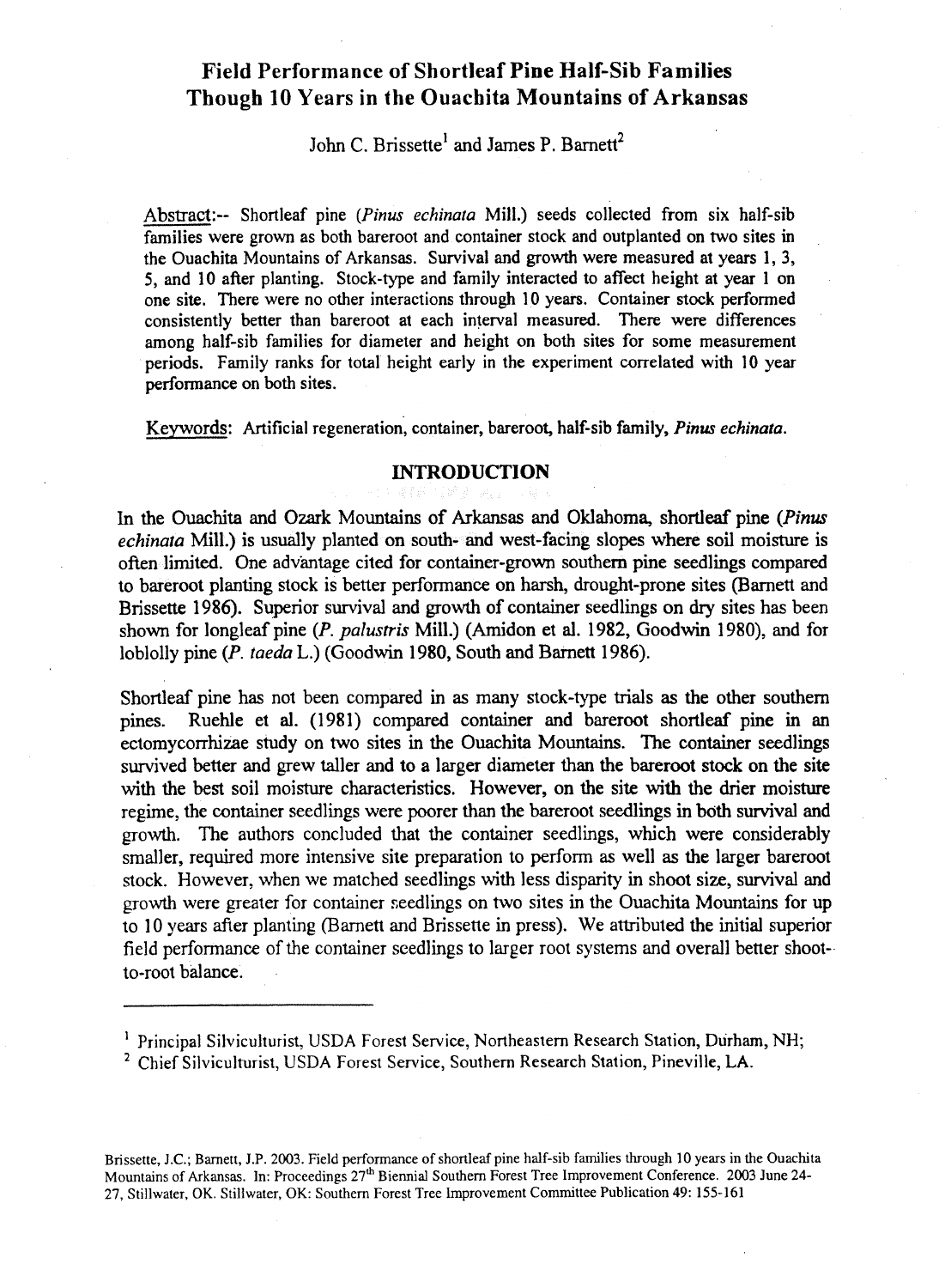The use of half-sib family seed collections, rather than seed orchard mixes, for reforestation has been increasing across the southern United States for several years. One advantage of maintaining family identity is that variation in rates of seed germination and seedling growth in the nursery can be reduced. Thus, nursery culture can be tailored to individual families, or groups of families, to grow seedlings of higher quality than possible when a bulked seed collection is sown. Similar advantages in growth may be achieved when outplanting is by family as well. While the practice of producing and planting seedlings by family **has** become commonplace for loblolly pine, it is used little for the other southern pines.

This experiment was designed to test whether stock-type and half-sib family interact to affect field performance of shortleaf pine seedlings planted on typical reforestation sites in the Ouachita Mountains. We recently reported results of this study through 10 years with an emphasis on the stock-type comparison (Barnett and Brissette in press). This paper focuses on half-sib family performance.

### **MATERIALS AND METHODS**

Seeds were collected at the USDA Forest Service Ouachita and Ozark seed orchard near Mount **Ida,** Arkansas. The seed orchard has three blocks, each representing a geographic subregion. One block contains selections from the eastern half of the Ouachita National Forest, another from the western portion of that forest, and the third from the Ozark National Forest. Trees in the orchard are numbered such that the 100s are east Ouachita, 200s west Ouachita and 300s Ozark. Seeds for this study were from two families in each block, selected based on survival in a number of progeny tests (Brissette and Barnett 1989).

The staff of the Weyerhaeuser Company Magnolia Forest Regeneration Center in southwest Arkansas grew the bareroot seedlings. Seeds were sown April 16, 1986, **with** a Weyerhaeuser-designed precision seeder that accommodated sowing individual lots of seeds in each row along a nursery bed. Seeds from an orchard mix were sown in the two outside rows with the families sown on the interior of the nursery bed. Families were assigned randomly to the rows and re-randomized for seven replications along the bed. Nursery cultural practices, such as fertilization and root pruning, were applied based on the best judgment of the nursery manager. Top pruning was not done. Seedlings were hand lifted February 2, 1987, and kept in cold storage (approximately 3 °C) until they were planted.

Container seedlings were grown at the USDA Forest Service laboratory in Pineville, Louisiana. The containers were hand seeded April 23, 1986, into Ray Leach "Stubby" cells filled with a 1:l peat-vermiculite medium. The volume of each cell was approximately 115 cm<sup>3</sup>. One tray held 98 cells at a density of about 500 per m<sup>2</sup>. Each tray was sown with a single family, with five replications of each family. Following germination in a greenhouse the trays were moved to raised benches outside in full sunlight where the seedlings were grown and hardened off.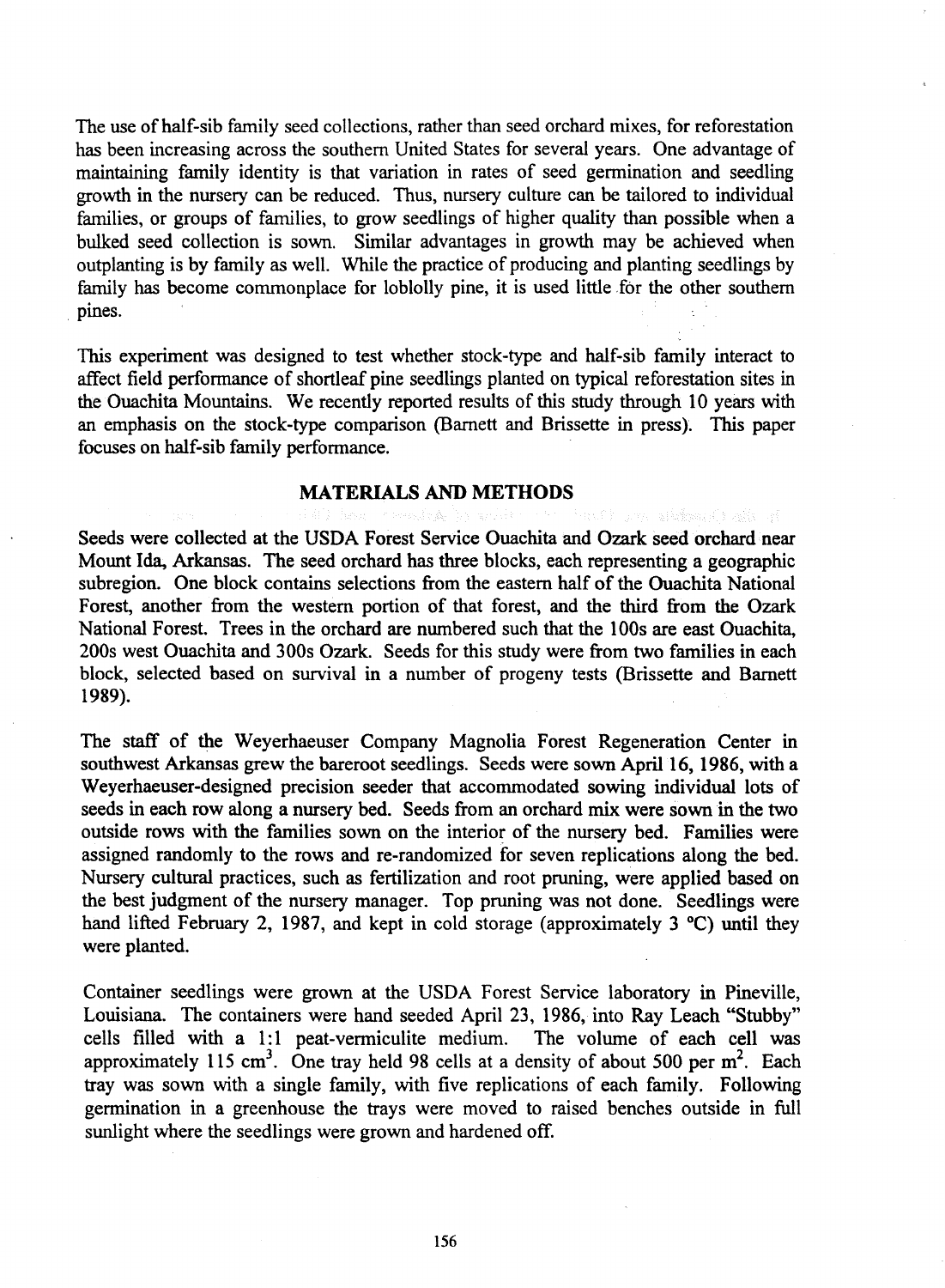The two planting sites were typical of sites artificially regenerated on the national forests in Arkansas at that time. One site was on the Magazine Ranger District of the Ozark National Forest and the other on the Winona Ranger District of the Ouachita National Forest. Both sites are physiographically in the Ouachita Mountains, in areas gently rolling to rolling with shallow, rocky soils. They were clearcut and site prepared as part of a commercial operation. Both sites were ripped following the contours during site preparation. Container seedlings were planted December 9 and 10, 1986 on the Magazine and Winona sites, respectively. Bareroot stock was planted February 11, 1987 at **both** sites.

A split-plot, randomized block experimental design with six blocks was used at each site. At both sites, slope position was the blocking variable. Stock **type** was in the whole plots with 5 degrees of freedom for error (dfe). Family and stock **type** by family interaction were in the subplots with 50 dfe. Because the families followed in this study were purposely, not randomly, chosen from among those available in the seed orchard, family was considered a fixed effect. Experimental **units** were 25 tree row plots. Analysis of variance (ANOVA) was used to test for the stock type x family interaction, and for **stock**  type and farnily main effects for a number of response variables. When the family main effect was significant  $(p=0.05)$ , family means were separated by the Waller-Duncan Bayes **Least** Significant Difference (BLSD) procedure (Petersen 1985). Data analysis was separate for each site.

The experiment was evaluated at 1, 3, 5, and 10 years after planting and a range of response variables were measured as the trees grew. Survival was measured at each inventory. Ground line diameter was measured at year 1. Diameter breast height (dbh) was measured at years 5 and 10. Total height was measured at years 1, 3, and 5. Quadratic mean diameter (QMD) and plot basal area **@A)** were determined at year 10. In addition, families within each stock type x block combination were ranked for each response variable and correspondence between early performance (years 1 and 3) and 10 year performance was tested using Spearman's Coefficient of **Rank** Correlation (Steele and Torrie 1980).

#### **RESULTS AND DISCUSSION**

When outplanted, the bareroot seedlings were larger, both in root collar diameter and shoot length, than the container seedlings but the container stock had greater mean root volume and a more favorable shoot-to-root ratio than the bareroot seedlings (Brissette and Barnett 1989). Overall survival exceeded 94 percent at both sites the first year after planting and remained at 90 percent or higher through year 10 (Barnett and Brissette in press). Neither the stock type x family interaction nor the main effect of family influenced survival at any measurement period. However, the stock type main effect was significant on the Winona Ranger District planting site at each measurement. Containergrown seedlings consistently survived better than bareroot seedlings on that site.

With respect to the measures of growth, diameter and height, there was a stock type x family interaction in total height one year after planting at the Winona site. The family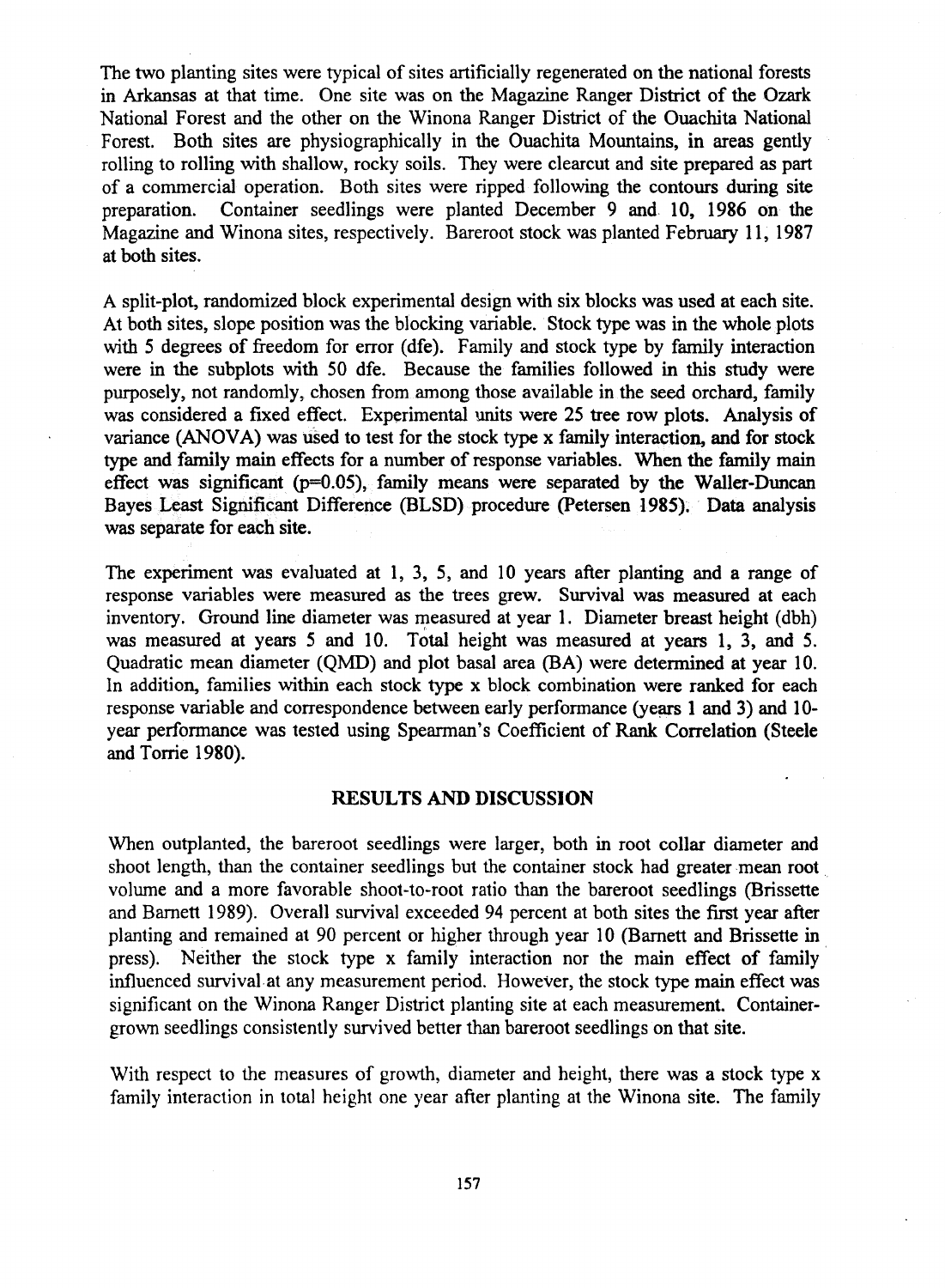tallest when grown in containers was the second shortest fiom bareroot (Brissette and Barnett 1989). There were no other interactions between stock type and family through 10 years.

The main effect of half-sib family was significant for diameter and/or height at each site at some measurement periods. On the Magazine site, families differed in diameter at years 1 and 5, while there were no differences in diameter among families at the Winona site (Tables 1,2). At year 1, the diameter of Family 322, the largest at the Magazine site, **was** 12 percent greater than Family 219, the smallest, and 5 percent more than the overall mean.

| Site      | Response          | Year                        | <b>Stock</b>     | <b>Stock</b>     | Family           |
|-----------|-------------------|-----------------------------|------------------|------------------|------------------|
|           | variable          |                             | Type x           | Type             |                  |
|           |                   |                             | Family           |                  |                  |
| Magazine  | Survival          | l                           | 0.5              | 0.1              | 0.3              |
|           |                   | $\overline{\mathbf{3}}$     | 0.3              | $\overline{0.2}$ | 0.6              |
| a na kara |                   | 5                           | $\overline{0.1}$ | 0.3              | 0.5              |
|           |                   | 10                          | 0.1              | 0.3              | 0.7              |
|           | Diameter          |                             | 0.1              | 0.002            | 0.02             |
|           |                   | $\overline{\mathsf{5}}$     | 0.9              | 0.03             | 0.02             |
|           |                   | $\overline{10}$             | 0.9              | 0.4              | $\overline{1.0}$ |
|           | Height            | l                           | 0.3              | 0.0002           | 0.2              |
|           |                   | $\overline{\boldsymbol{3}}$ | $\overline{0.9}$ | 0.008            | 0.0001           |
|           |                   | $\overline{\mathsf{5}}$     | 0.7              | 0.008            | 0.0001           |
|           | <b>Basal Area</b> | 3                           | 0.3              | 0.02             | 0.054            |
|           |                   | $\overline{10}$             | 0.3              | $\overline{0.2}$ | $\overline{0.7}$ |
| Winona    | Survival          | ī                           | $\overline{1.0}$ | 0.005            | 0.9              |
|           |                   | $\overline{\mathbf{3}}$     | $\overline{0.9}$ | 0.03             | 0.9              |
|           |                   | $\overline{\mathcal{5}}$    | 0.9              | 0.02             | 0.9              |
|           |                   | $\overline{10}$             | 0.6              | 0.048            | $\overline{0.9}$ |
|           | Diameter          | 1                           | $\overline{0.7}$ | 0.0006           | $\overline{0.2}$ |
|           |                   | 3                           | 0.9              | 0.004            | 0.1              |
|           |                   | $\overline{10}$             | $\overline{0.9}$ | 0.0001           | $\overline{0.2}$ |
|           | Height            | ı                           | 0.048            |                  |                  |
|           |                   | $\overline{\mathbf{3}}$     | 0.7              | 0.004            | 0.03             |
|           |                   | $\overline{\mathsf{S}}$     | $\overline{0.9}$ | 0.003            | 0.054            |
|           | <b>Basal Area</b> | $\overline{\mathsf{5}}$     | 0.8              | 0.008            | $\overline{0.2}$ |
|           |                   | $\overline{10}$             | $\overline{1.0}$ | 0.0001           | 0.4              |

**Table 1. Significance levels (probability of greater F) fiom analyses of variance for survival and growth of shortleaf pine half-sib families grown as bareroot and container stock and planted on two sites in the Ouachita Mountains.**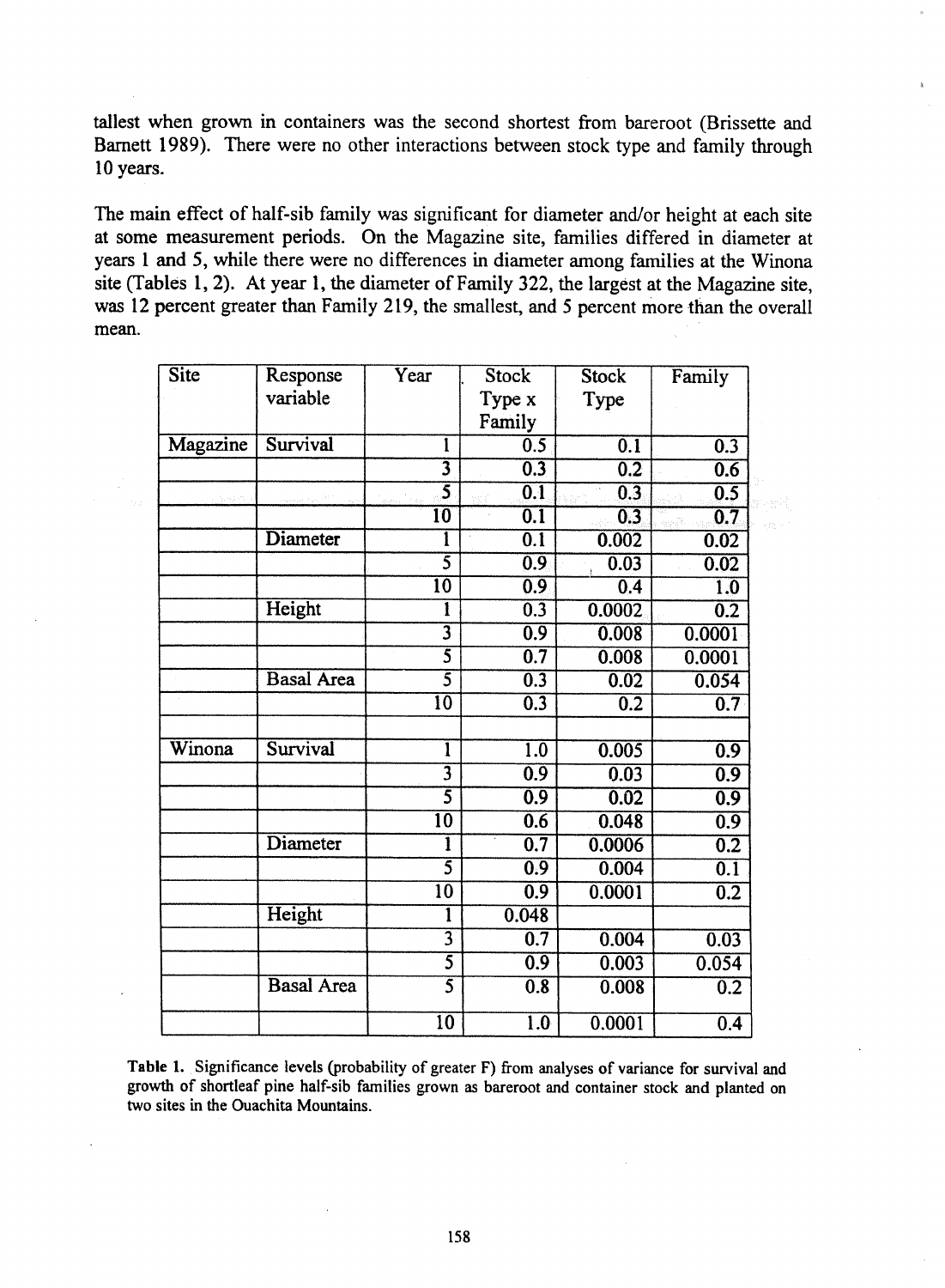After **5** years, the difference between largest (202) and smallest (342) families at Magazine was 15 percent, while diameter of the largest family was still 5 percent greater than the overall mean. Container seedlings had larger diameters at years 1 and 5 at Magazine and years 1,5, and 10 at Winona (Table 1, Barnett and Brissette in press).

There were differences among families in total height at both sites (Tables 1,2). At the Magazine site, family affected height at both 3 and 5 years after planting. The difference between the tallest and shortest families was 14 percent both times. At year 3, Family 202 was 7 percent taller than the mean, while at year 5 the tallest (still 202) was 6 percent taller than the mean. At the Winona site, differences among families were only significant at year 3. Family 115, the tallest, was 12 percent taller than Family 322, the shortest, and 5 percent taller than the overall mean. Through the 10 years of the study, container seedlings were consistently taller than bareroot seedlings at both sites (Table 1, Bamett and Brissette in press).

|        | <b>Planting Site</b> |                    |               |                    |                    |  |
|--------|----------------------|--------------------|---------------|--------------------|--------------------|--|
|        |                      | Winona             |               |                    |                    |  |
|        | Ground line          | DBH,               | Total height, | Total height,      | Total height,      |  |
| Family | diameter, yr         | yr 5               | yr3           | yr <sub>5</sub>    | yr <sub>3</sub>    |  |
|        |                      | $-(-cm)$ ---       | $-(-cm)$ ---  | $-(-m)$ ---        | $-(-cm)$ ---       |  |
|        | ---(mm)---           |                    |               |                    |                    |  |
| 103    | 5.4 $bc^{1/}$        | $3.6$ abc          | 162 bc        | 3.2a               | $113$ abc          |  |
| 115    | 5.7 ab               | 3.8ab              | 170 ab        | 3.2a               | 120a               |  |
| 202    | 5.3 bc               | 3.9a               | 173a          | 3.3a               | 118 ab             |  |
| 219    | $5.2 \quad c$        | $3.7$ abc          | 159<br>cd     | 3.2a               | 114 abc            |  |
| 322    | 5.8a                 | $3.5$ bc           | 152<br>d      | 2.9<br>$\mathbf b$ | 107<br>$\mathbf c$ |  |
| 342    | 5.4<br>bc            | 3.4<br>$\mathbf c$ | 152<br>d      | 3.0<br>$\mathbf b$ | 109<br>bc          |  |
| Mean   | $\overline{5.5}$     | $\overline{3.7}$   | 161           | 3.1                | 114                |  |

**Table 2.** Significant  $(p < 0.05)$  differences among half-sib families on two planting sites in the Ouachita **Mountains.** I' **Within a column, values followed by the same letter are not significantly different.** 

Plot basal area integrates both survival and growth performance. Basal **area** was determined at years 5 and 10, and family had no effect on BA at either site (Table 1). Container seedlings had greater BA than bareroot stock at both sites at age 5 and at Winona at age 10 (Table **1,** Barnett and Brissette in press).

Spearman rank correlation coefficients were significant at both sites. At the Magazine site, family rank for year 1 total height correlated with family rank for year 10 BA (Table 3). At Winona, family ranks between year 3 total height and both 10 QMD and BA at year 10 were highly correlated (Table 3).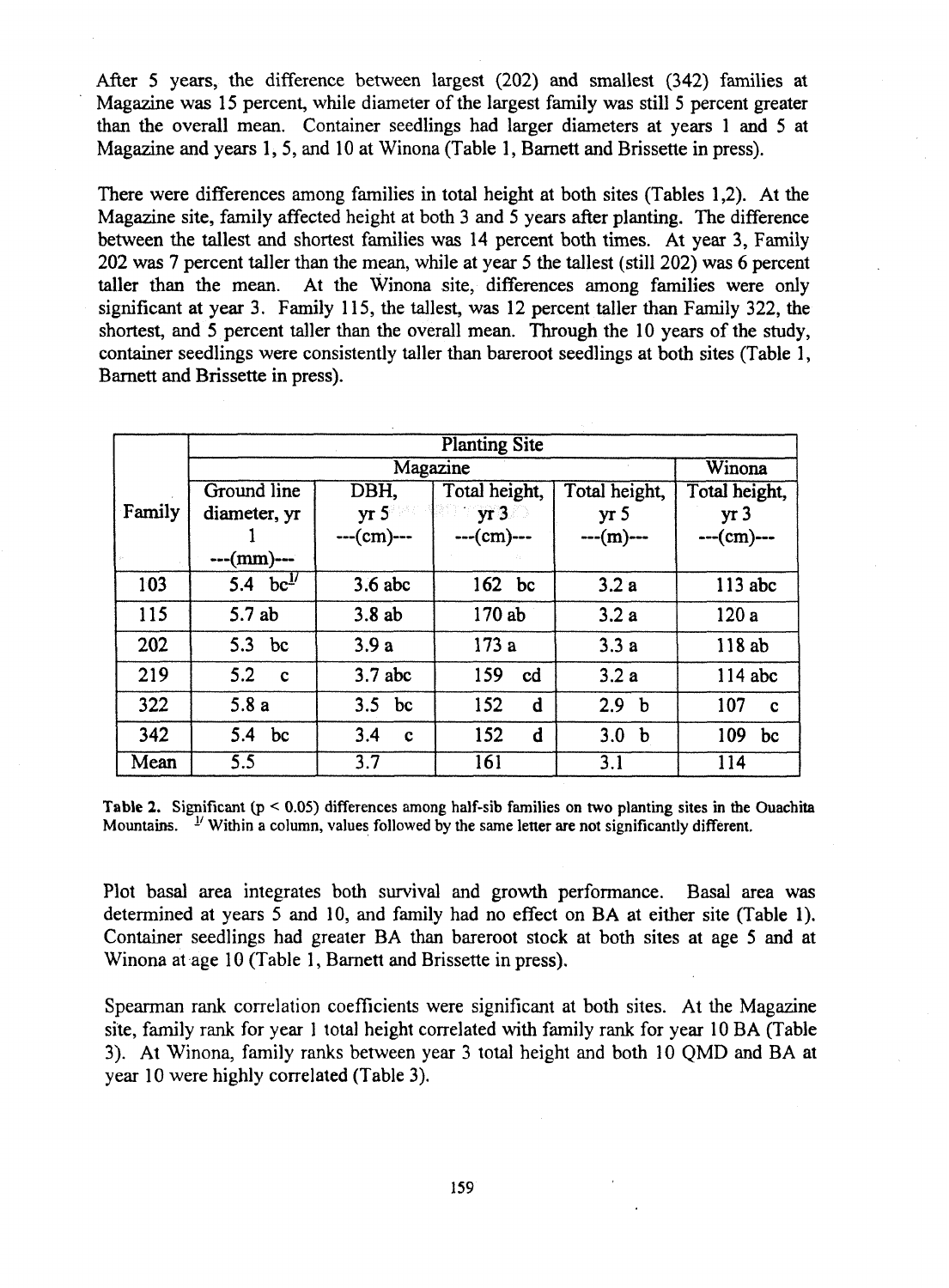| <b>Site</b> | <b>Early Performance</b> | Age 10 performance                  |                            |  |
|-------------|--------------------------|-------------------------------------|----------------------------|--|
|             |                          | $\overline{\text{OMD}^{\text{IV}}}$ | Plot Basal Area            |  |
| Magazine    | Ground line dia, yr 1    | $-0.025(0.9)$                       | $\overline{0.002}$ $(1.0)$ |  |
|             | Total height, yr 1       | $\overline{0.271}$ $(0.1)$          | 0.425(0.01)                |  |
|             | Total height, yr 3       | 0.028(0.9)                          | 0.314(0.06)                |  |
|             |                          |                                     |                            |  |
| Winona      | Ground line dia, yr 1    | 0.164(0.3)                          | 0.166(0.3)                 |  |
|             | Total height, yr 1       | 0.253(0.1)                          | 0.295(0.08)                |  |
|             | Total height, yr 3       | $0.662$ (<0.0001)                   | $0.619$ (<0.0001)          |  |

Table 3. Spearman **rank** correlation coeficients ( r ) and probabilities (in parentheses) for half-sib family performance at years 1 and 3 with performance at year 10 on two sites in the Ouachita Mountains.  $\frac{1}{2}$  OMD = quadratic mean diameter of the surviving trees.

## **CONCLUSIONS**

If quality seedlings are planted, either bareroot or container-grown shortleaf pine will survive well on prepared sites in the Ouachita Mountains. Interactions between half-sib family and stock type might impact initial field performance on some sites. However, it is unlikely that such interactions will persist. Consequently, over the long term, family performance is consistent regardless of how seedlings are produced. Container stock generally performs better than bareroot, especially on poorer sites where both survival and growth are less.

Among half-sib families, the largest in diameter or tallest in height have a 12-15 percent advantage over the poorest performers and a 5-6 percent edge over the mean. Spearman rank correlation coefficients indicate that once established there is some stability in relative performance among families.

These results suggest that there are enough differences among half-sib families of shortleaf pine that maintaining family integrity during seedling production will improve overall quality of planting stock. In addition, some improvement in growth **can** be achieved by selecting the best performing families. On the other hand, planting diverse families will not result in a marked reduction in overall field performance. All appropriate management alternatives should be considered when planning to artificially regenerate sites in the Ouachita Mountains with shortleaf pine.

### **LITERATURE CITED**

Amidon, T. E.; Barnett, J. P.; Gallagher, H. P.; McGilvray, J. 1982. A field test of containerized seedlings under drought conditions. In: Proceedings of the Southern Containerized Forest Tree Seedling Conference, 1981 August 25-27, Savannah, GA. General Tech. Report SO-37. New Orleans, LA: U.S. Department of Agriculture, Forest Service, Southern Forest Experiment Station: 139-1 44.